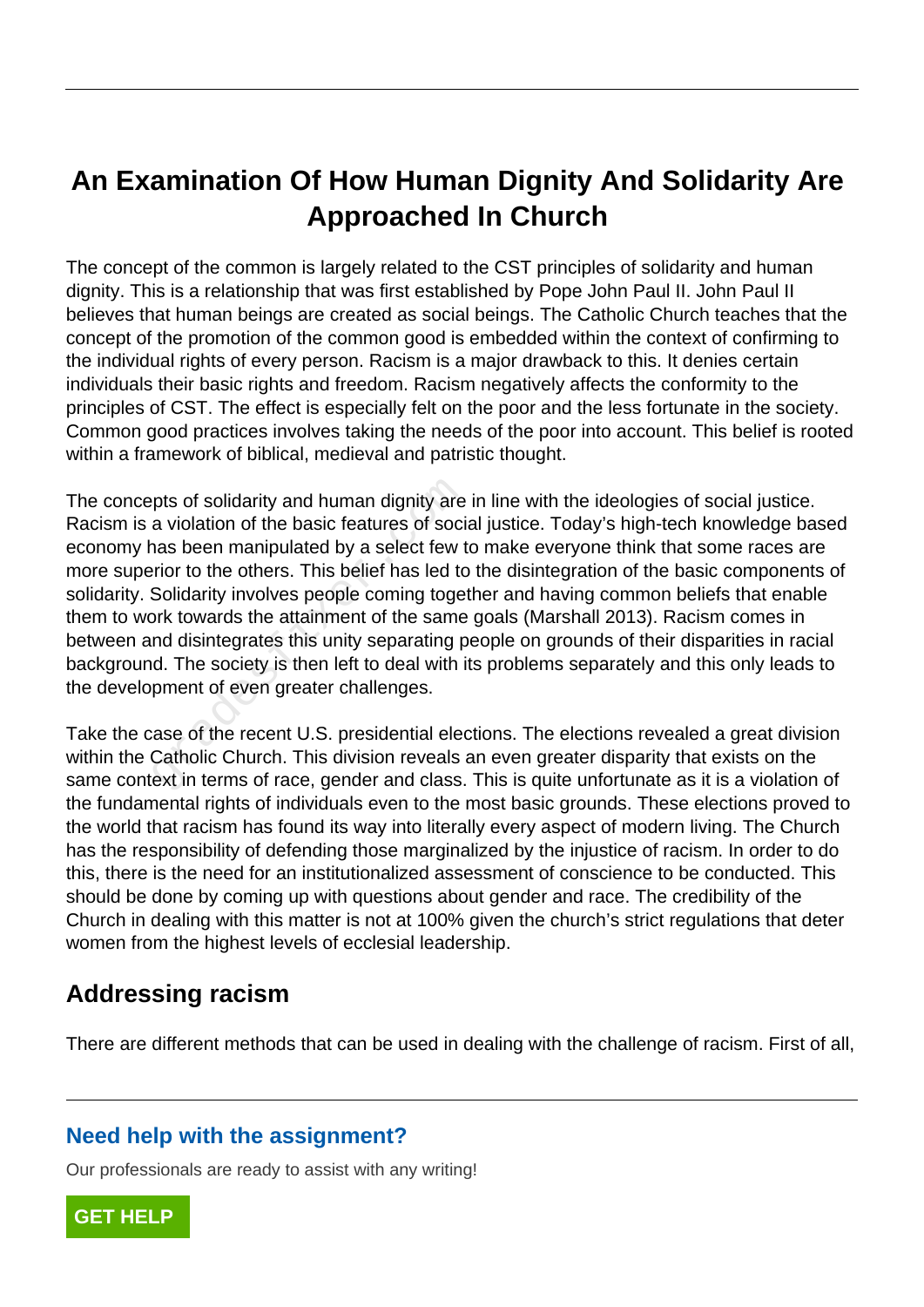individuals should expand their understanding of racism. Information is power. Having a better understanding of racism means that individuals will have the capacity to deal with it more amicably. The most important component in this case is to be able to uncover the different forms of racism. It is practically impossible to deal with racism if one does not know the different types of racism that exist in the society.

Most individuals believe that racism exclusively involves the unfair treatment, harassment and abuse of someone from a different culture. This is not the case. There are other hidden types of racism which can only be uncovered by expanding one's knowledge in racism. Recently, subtle and unintentional types of racism have been come up. These are especially conveyed through cracking jokes and making insensitive remarks. More recently, cyber-racism has come up as a way of individuals and especially kids to pervasively spread messages of intolerance (Gilgonzález et al. 2014).

Just like any other challenge the best way to deal with racism is to cut off its roots. This means that the primary targets should be children. Children are innocent souls. They are born free of discrimination. There is therefore, the possibility of them growing up to develop a strong sense of justice. This can only be made possible by teaching them how to do so. Teaching kids from a young age on how to hold diversity with high respect is one way in which racism can be avoided in future. At a young age, a kid's perception about such matters in life as diversity is still very limited. A kid will tend to believe what he or she is told and what he or she sees practically in life. Creating an enabling environment for them will help build a positive perception about diversity in their minds from an early age. Imary targets should be children. Children<br>tion. There is therefore, the possibility of<br>This can only be made possible by tead<br>on how to hold diversity with high resp<br>at a young age, a kid's perception about<br>id will tend t

Teaching children how to value the essence of cultural diversity is another way in which the roots of racism can be gotten rid of. The fact that one is a child does not mean that he or she will not be able to notice small differences. Children are very much capable of noticing the difference in skin color when a white and black person are seated together. How they grow up to perceive and assimilate these differences depends on what they were taught when they were kids. Parents should teach their children how to appreciate cultural differences (Trenerry and Paradies 2012). This can be done by say for instance hooking them up with other kids from different cultures, buying them story-books that support understanding in cultural diversity such as 'Black as Kyra and white like me.'

It is ludicrous to assume that these primary insights offered to children are enough to deter them from practicing racism. Given the complexity of the different forms of racism that now exist, children might end up making racist comments about a person's skin color, accent or any other thing without them even knowing about it. This is why it is important for parents to maintain a policy of zero tolerance to racism in their households. Whenever a child makes a mistake by uttering a racist comment, they should be corrected with immediate effect and then made to

#### **Need help with the assignment?**

Our professionals are ready to assist with any writing!